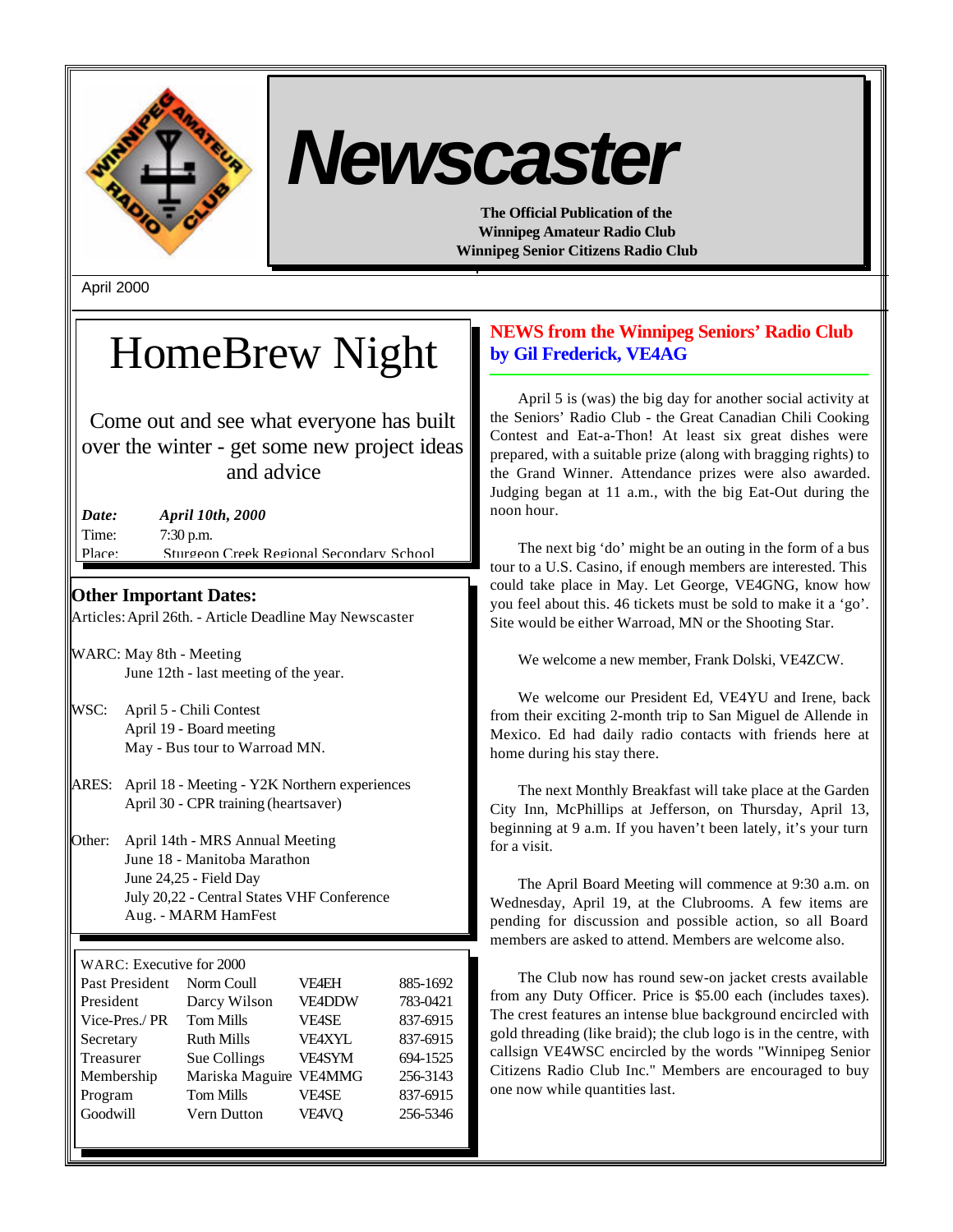## **MINUTES for W.A.R.C. March 13th, 2000 Submitted by Ruth, VE4XYL**

The meeting began with a warm welcome from our President Darcy VE4DDW. Introductions followed from an excellent attendance of 60 members in total.

Previous to the meeting the club jacket project was very successful. Some 30 orders for jackets were taken.

#### *MINUTES.*

Moved by Ted VE4VID and seconded by Dick VE4HK the minutes are accepted as printed. Carried.

#### *TREASURERS REPORT*

Susan VE4SYM reported as of February 29, 2000 our expenses were \$142.83, the revenue was \$60.00 and the bank balance is \$4262.12.

## *RAC REPORT*

By Rick VE4OV. License fees. Industry Canada has dropped the station license fees and your new certificate will indicate your call sign and class of license.

DARF is needing financial assistance and it was proposed that WARC donate to this cause. The fund is used to provide financial support for research and travel expenses of a delegate to the WRC to defend the Amateur Radio



Bands. Derek VE4HAY has proposed that you may wish to join RAC or send a donation to DARF, instead of merely pocketing the savings.

Ralph Webb VE70M is the new RAC 1st V.P. Ralph was the former SM for B.C.

Please contact Rick VE4OV at 275 6980 if you are interested in being the new SM for MB. or if you are interested in being a RAC assistant director.

RAC V.P. for international affairs, Dr. Ken Pulfer VE3PU has propose to I.C. that the 12 wpm CW rate be dropped to 5 wpm for full HF access. I.C. will be asking for input from all Canadian Radio Amateurs before any decisions are made. This the first step of a long process and it is not a "done deal"

## *ARES*

Tom VE4SE in Jeff's absence reported that the next ARES general meeting will be held Tuesday March 21 at the Sir William Stevenson library at 19:00hrs. Nothing more to report since the last exercise of the sled dog races.

## *FLEA MARKET*

Ruth VE4XYL in Michael, VE4MJM absence gave a brief report that to date all vendor tables have been spoken for and money received from all but 3. The executive has put together an event organizational method dividing the various jobs to ease the workload and giving work responsibility to many rather than that of only a few people. This method will be tried for the upcoming flea market on April 16th.

## *DX SLEUTHS*

Adam VE4SN reported in some excellent conditions and one contest weekend it was almost possible to work your DXCC. Also if anyone is looking for Mexico as a contact Ed Henderson VE4YU is still down there and works back to Winnipeg nearly every morning.

## *NEW BUSINESS*

Darcy has a contact with a company where we can have gold plated name tags made. They would be about 3in. wide by 13/4in high and the estimated cost to be about \$8.00 each.

## *FIELD DAY*

Darcy is waiting for more information on Duff Roblin Park, a location closer to Winnipeg for our June field day. Further discussion on an alternate location to be at our next meeting.

The meeting adjourned at 18:30 for a coffee break and some Tim bits to return at 18:50 for the draws and an excellent presentation by Wayne VE4WTS on GPS positioning. The attendance prize, a screw driver kit was won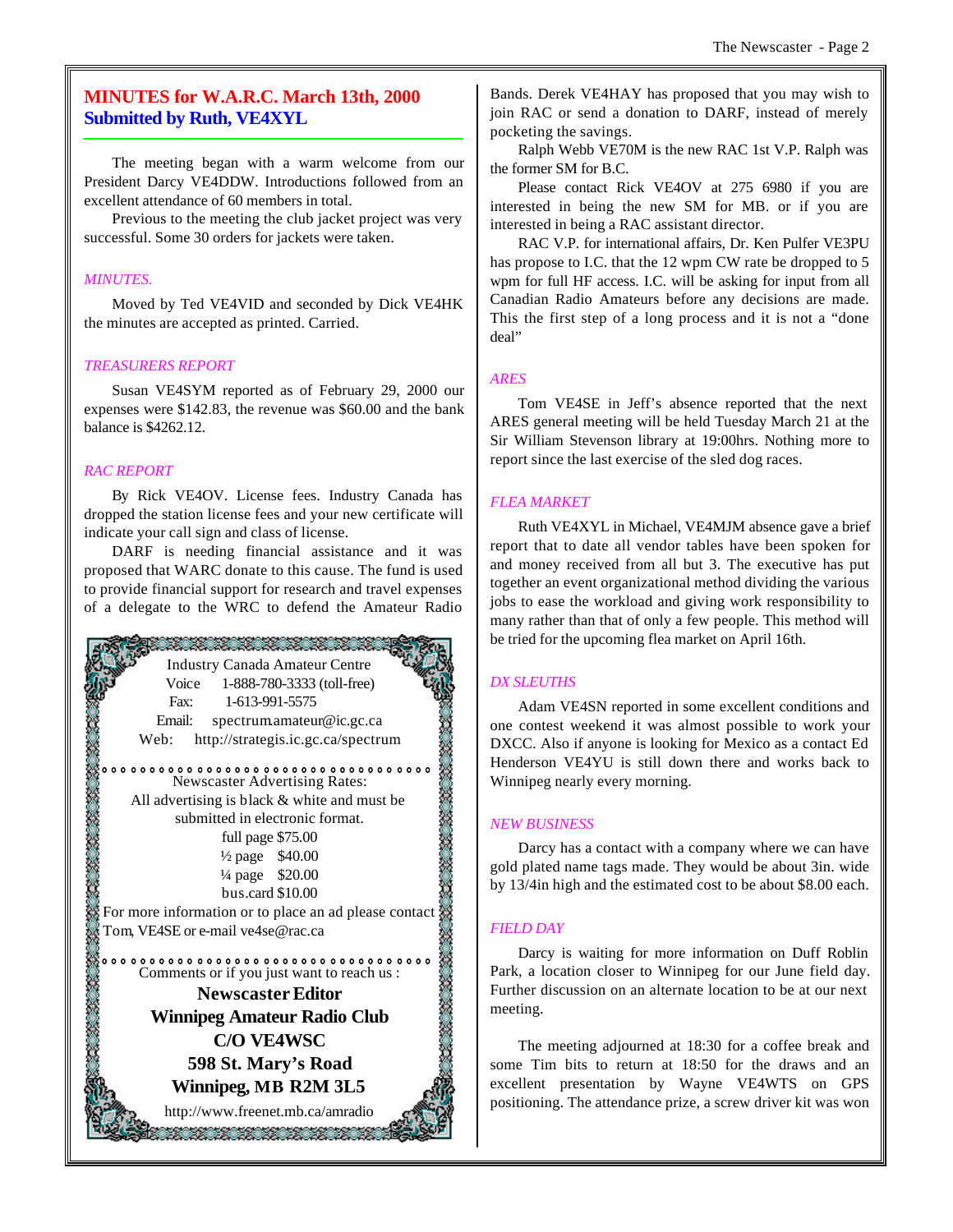by Jim Rogan VE4MT. The raffle draw, a butane soldering kit was won by Cal VE4XQ

## **Winnipeg ARES Report by Jeff, VE4MBQ - Winnipeg EC**

WPS Staff Sergeants Paul Kentziger and Al Simpson gave us a fascinating presentation on PS disaster Management Team and an overview of other special teams at our March meeting. They also brought out WPS Command Unit and WPS Support Unit and set them up on the Library driveway. Both units have battery and generator back-up, "regular" WPS radios, MDTs, cellular hones, and PA systems. The Command Unit (22C1) also has a portable repeater (DVP scrambled) for the Emergency Response Unit (ERU). Both vehicles have a 1/4 Wave 2m antenna on the front fender, the Command Unit carries an ARES 2m radio. Eventually the Support Unit will have a 2m radio as well.

The next monthly meeting will be TUE 18APRIL 1900h at Sir Wm Stephenson Library 765 Keewatin Street. Yori Tsuji VE4ACX, Roy Maguire VE4EN, and Ed Henderson VE4YU will be giving a presentation on "Y2K Experiences in Remote Communities".

CPR Training (Heartsaver) for Winnipeg ARES members that have REGISTERED will be SUN 30APR00 1100h at Fire Station #1 65 Ellen Street. Richard VE4KAZ will be contacting those that are registered. This class is full now but Richard will be making a list up for a future class. You can e-mail him: rkazuk@escape.ca or register at a monthly meeting.

## **CANWARN 2000 - UPDATE #1 Jeff Dovyak VE4MBQ, DEC Manitoba ARES**

CANWARN in southern Manitoba has grown from spotters in 17 communities in 5 districts in 1998 to spotters in 32 communities in six districts in 1999. This year we will be adding the Brandon area as our seventh district.

Current CANWARN districts or regions:

South-Central Pinawa Selkirk Interlake Dauphin Winnipeg

The 2000 CANWARN "season" for southern Manitoba will run 15MAY thru 11SEP. Net Controllers for VE4WWO at the Prairie Storm Prediction Centre (PSPC) will be on-call DAILY from 0930-1730 and 1730-2130 for those four months.

ACTIVATION of CANWARN Nets can be done by: Severe Wx Forecaster PSPC On-Call Net Controller ARES EC or designate

If CANWARN is activated from the field (by ARES Emergency Co-ordinator or designate) ensure that Severe Wx Forecaster at PSPC OR On-Call Controller is notified. The ECs will have the toll-free number for PSPC AND the pager numbers for Net Controllers.

If CANWARN spotters observe severe wx when there is no active net please notify PSPC by toll-free number that you received during Spotter Training (your EC will give it to you if you lost the number). Also, the 1-800 number should be used for reporting if there is a loss of communications during a net. We hope to have HF on-line this year at VE4WWO, the ECs will be notified when it is up and running and what frequencies will be used.

## *NORTHERN PLAINS CONVECTIVE CONFERENCE*

25-27APR00 Winnipeg University of Winnipeg

There will be many technical presentations. The session/s dealing with Warning Preparedness (of interest to ARES and CANWARN members) will likely be 26APR. For more information please see Bill Bowman's web-site:

www.ve4sss.mb.ca/wxworkshop.html

To register contact Pat McCarthy, telephone 983-1904 e-mail: patrick.mccarthy@ec.gc.ca

## *SPRING SPOTTER TRAINING*

SAT 15APR00 1300h Brandon location to be announced.

Please register with Moe Balcaen VE4MOE by 07APR if you are planning to attend. Moe's e-mail is:

mjbalcaen@techplus.com home phone: 1-204-726-4185

SUN 07MAY00 1300h Winnipeg PSPC Training Room 4th Floor 123 Main St (Union Station) Please register with Jeff Dovyak VE4MBQ by 01MAY if you are planning to attend. Jeff's e-mail is:

ve4mqb@rac.ca home phone: 694-8146

## *CANWARN NET CONTROLLERS MEETING*

TUE 09MAY00 1900h Winnipeg PSPC Training Room 4th Floor 123 Main St

Controllers in the Winnipeg area can call me NOW to book their on-call weeks.

Additional Spotter Training may be carried out in the Fall of 2000 or Spring of 2001 BY REQUEST. We generally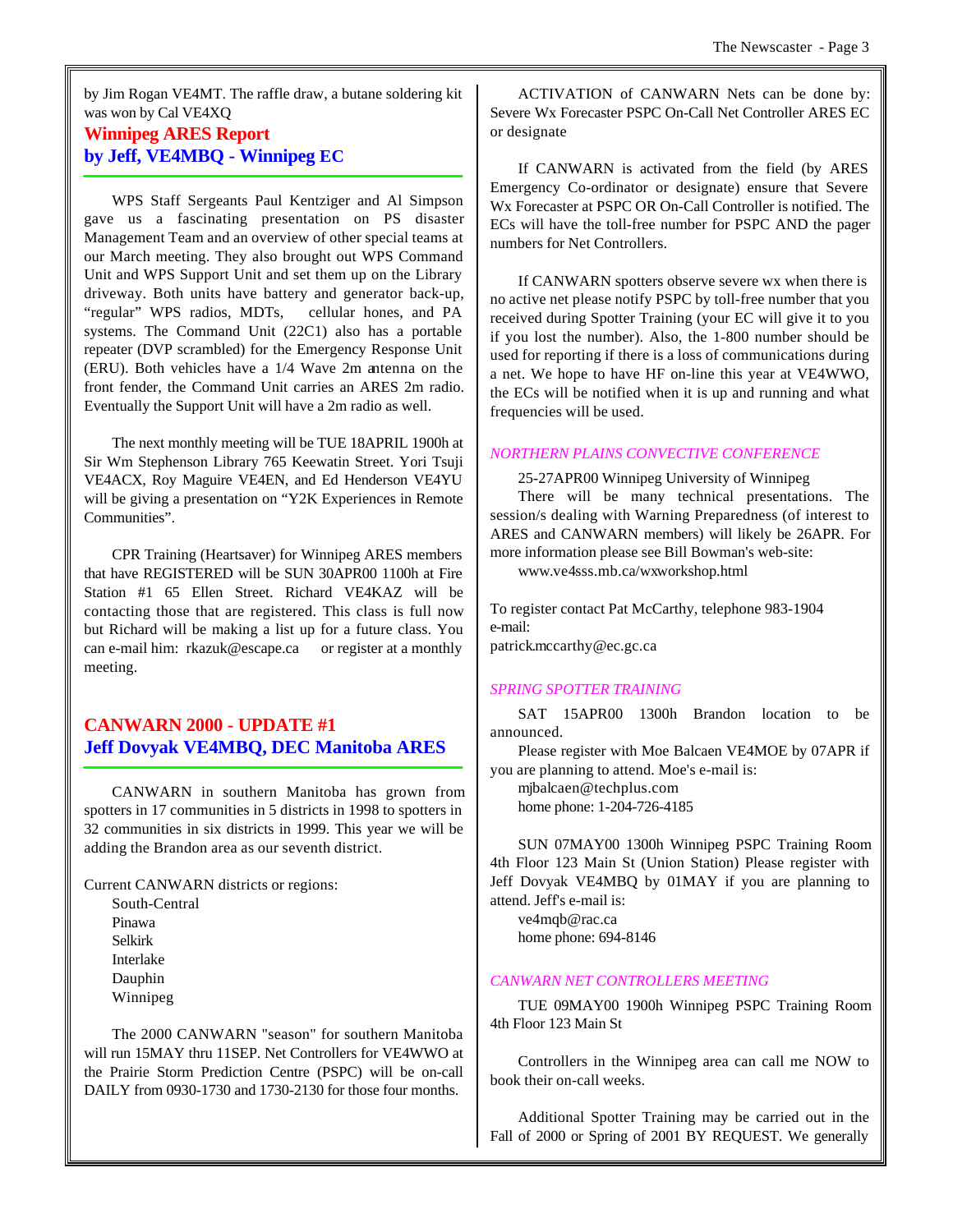want 10 or 12 NEW SPOTTERS to run a session. We hope to have a Wx Watch video for each ARES unit in Southern Manitoba to use as a refresher.

## **RAC Bulletins**

**http://www.rac.ca/~racnews/othernotices/racbulle mail.htm**

## *RAC Bulletin 00-022E*

Amateur Streamlining Becomes Effective April 1, 2000

As part of an initiative to streamline the administrative process for the amateur radio service and remove duplication, Industry Canada will be introducing regulatory amendments as was previously outlined in the discussion paper released last year. A new amateur operator certificate will become the sole document required for the operation of amateur radio equipment. It will replace both the traditional amateur radio licence and operator certificate. Amateurs will no longer be required to pay a licence issuance fee or annual licence renewal fee. However, amateurs will still be required to advise Industry Canada of a change of mailing address.

A new certificate, consisting of both diploma and wallet size, will be mailed to each amateur currently holding a radio license. All call signs currently held by amateurs will now appear on the new certificate. Amateur clubs will receive an amateur registration identifying the call signs currently issued to clubs on behalf of the sponsor.

Any amateur that did not hold a radio license prior to March 31, 2000 will be eligible to apply for a call sign. There will be no charge for the initial call sign however, additional or specially requested call signs will now cost \$60.00. If amateurs move from one call sign region to another, they will still be required to change their call sign but no fee will be charged for such changes. Likewise, there will be no charge for an amateur updating their mailing address.

For additional information regarding this new streamlined procedure, amateurs should contact the Amateur Service Centre of Industry Canada at:

Industry Canada Amateur Radio Service Centre P.O. Box 9654 Postal Station "T" Ottawa, ON K1G 6K9

E-Mail address: http://strategis.ic.gc.ca/radioamateur.e Telephone: 1-888-780-3333 (Toll free) Fax Number: 1-613-991-5575

http://www.rac.ca/~racnews/othernotices/racbullemail.htm

## **Changes to Regulations By Ken Pulfer, ve3pu@rac.ca**

Industry Canada has posted on their web site the changes to the radio regulations governing the amateur service. I have made a copy for you below.... They have also done an "impact analysis" which supports the rationale for the changes. It is fairly heavy going, so read only if you are interested. If you do work your way to the bottom, you will see how the changes were rationalized within the government.

Regulations Amending the Radiocommunication Regulations

P.C. 2000-228 24 February, 2000

Her Excellency the Governor General in Council, on the recommendation of the Minister of Industry and the Treasury Board, pursuant to section 6a of the Radiocommunication Actb and section 19.1c of the Financial Administration Act, hereby makes the annexed Regulations Amending the Radiocommunication Regulations.

## **AMENDMENTS**

1. Subsection 9(2) of the Radiocommunication Regulations SOR/96-484 is repealed.

2. The Regulations are amended by adding the following after section 15.2: Exemption of Radio Apparatus Operated in the Amateur Radio Service 15.3 A radio apparatus that is operated in the amateur radio service at a mobile or fixed station is exempt from subsection 4(1) of the Act, in respect of a radio licence, if

(a) a person who operates the radio apparatus is an individual who is the holder of one or more of the certificates or licences referred to in section 42; and

(b) the operation of the radio apparatus in the amateur radio service is in accordance with the technical requirements referred to in section 45.

3. (1) The portion of section 42 of the Regulations before paragraph (a) is replaced by the following:

42. An individual may operate radio apparatus in the amateur radio service if the individual is the holder of one or more of the following certificates or licences:

(2) Paragraph 42(i) of the Regulations is replaced by the following:

(i) a radio licence in the amateur radio service and an amateur radio operator authorization, issued by the responsible administration of a country other than Canada, if

(i) the individual is a citizen of that country, and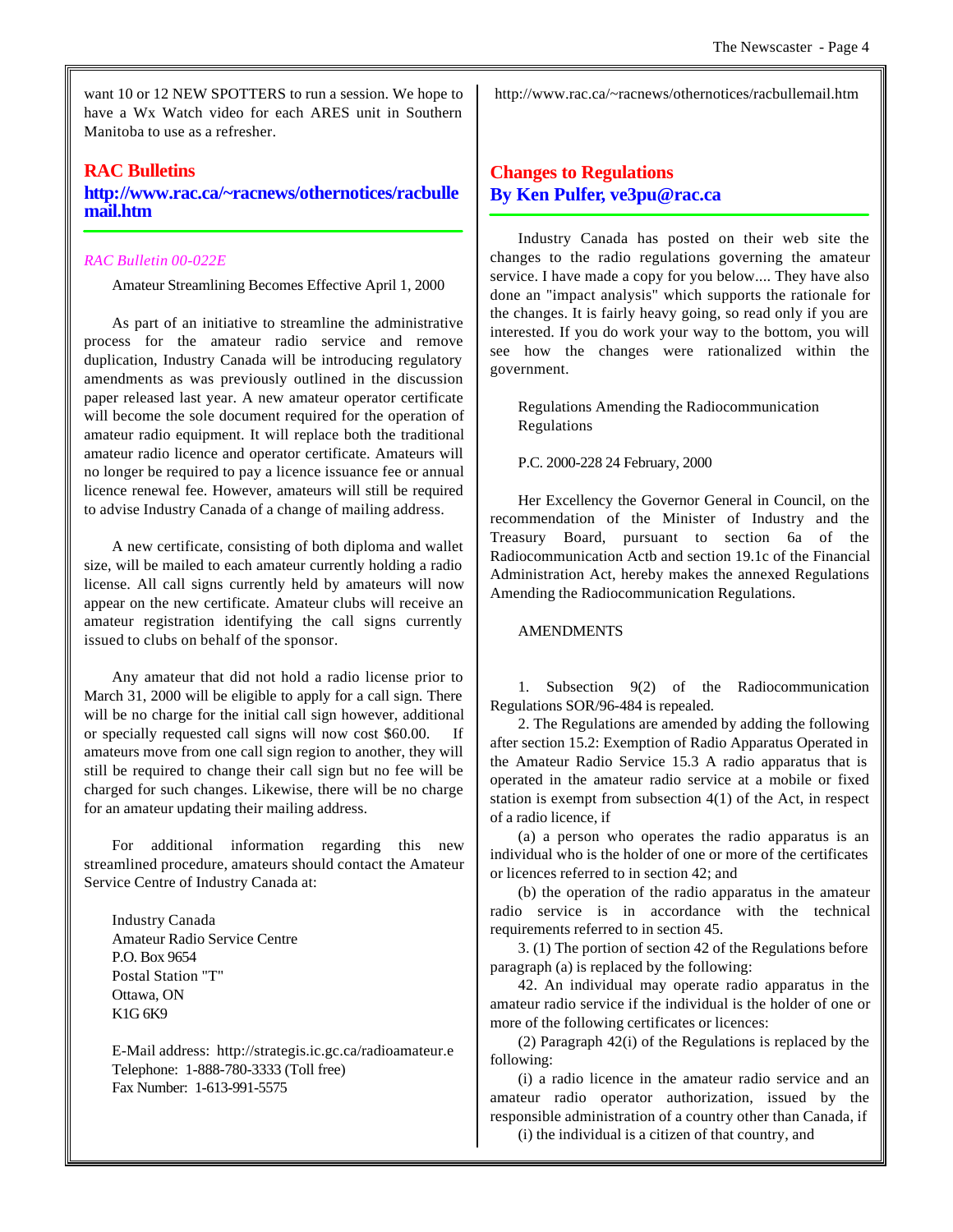(ii) a reciprocal arrangement that allows similar privileges to Canadians exists between that other country and Canada; and

4. Section 43 of the Regulations is repealed.

5. The portion of section 44 of the Regulations before paragraph (a) is replaced by the following:

44. A person who operates radio apparatus in the amateur radio service must hold an Amateur Radio Operator Certificate with Advanced Qualification in order to

6. Section 45 of the Regulations is replaced by the following:

45. A person shall operate radio apparatus in the amateur radio service in accordance with the technical requirements set out in the Standards for the Operation of Radio Stations in the Amateur Radio Service, issued by the Minister, as amended from time to time.

7. (1) Subsection 46(1) of the Regulations is replaced by the following:

46. (1) Any person may participate in the operation of radio apparatus in the amateur radio service under the supervision and in the presence of an individual referred to in section 42.

(2) The portion of subsection 46(2) of the Regulations before paragraph (b) is replaced by the following:

(2) A holder of a certificate or licence referred to in section 42 may

(a) permit any person who does not hold such a certificate or licence to operate radio apparatus subject to compliance with the terms and conditions of that holder's certificate or licence; and

8. The heading before 47 of the Regulations is replaced by the following: Communications with Radio Apparatus in the Amateur Radio Service

9. The portion of section 47 of the Regulations before paragraph (b) is replaced by the following:

47. A person who operates radio apparatus in the amateur radio service may only

(a) communicate with a radio station that operates in the amateur radio service;

10. Section 48 of the Regulations is replaced by the following:

48. In a real or simulated emergency, a person operating radio apparatus in the amateur radio service may only communicate with a radio station that is in the amateur radio service in order to transmit a message that relates to the real or simulated emergency on behalf of a person, government or relief organization.

11. Section 49 of the Regulations is replaced by the following:

49. A person who operates radio apparatus in the amateur radio service shall do so without demanding or accepting remuneration in any form in respect of a radiocommunication that the person transmits or receives.

12. Section 59 of the Regulations and the heading before it are repealed.

13. The section reference and title of Part I of Schedule III to the Regulations are replaced by the following:

(Sections 55, 56 and 60)

FEE SCHEDULE APPLICABLE FOR A MOBILE STATION IN ANY SERVICE OTHER THAN THE AMATEUR RADIO SERVICE

14. Item 1 of Part I of Schedule III to the Regulations is repealed.

## COMING INTO FORCE

15. These Regulations come into force on "April 1, 2000".

| a S.C. 1989, c. 17, s. 4 |
|--------------------------|
| b S.C. 1989, c. 17, s. 2 |
| c S.C. 1991, c. 24, s. 6 |

## *REGULATORY IMPACT ANALYSIS STATEMENT*

(This statement is not part of the Regulations.) Description

Industry Canada manages the use and development of the radio frequency spectrum for such radiocommunication services as over-the-air broadcasting, mobile radio, satellite, cellular, public safety, and the amateur radio service.

Currently, Industry Canada issues approximately forty five thousand individual radio licences to individuals operating radios in the radio amateur service. The operation of radio apparatus in this service is used for the purpose of self-training, intercommunication or technical investigation by individuals who are interested in radio technique solely with a personal aim and without pecuniary interest.

Radio amateur operators enjoy communicating worldwide with other amateurs, experimenting with slow scan TV and pioneering innovative communication techniques such as packet radio. They also volunteer valuable community services by providing communications at various charity and sporting events and during disasters such as the Manitoba floods, the Saguenay floods in Quebec and the Ice Storm in Ontario, Quebec and the Maritimes.

Over the years, officials of the Department have worked with radio amateurs and organizations such as the Radio Amateurs of Canada (RAC) to foster the development of the service. For example, a restructuring of the service in 1990 helped rejuvenate the service by making it easier for individuals to obtain their amateur radio operator certificate. This effort coupled with having delegated examiners administer the technical and regulatory examinations and effective promotion of the service by the RAC has resulted in a more than doubling of the number of amateurs enjoying this hobby since 1990.

With this growth and the Government's mandate to regulate smarter comes the need to streamline the current authorization procedures that permit qualified individuals to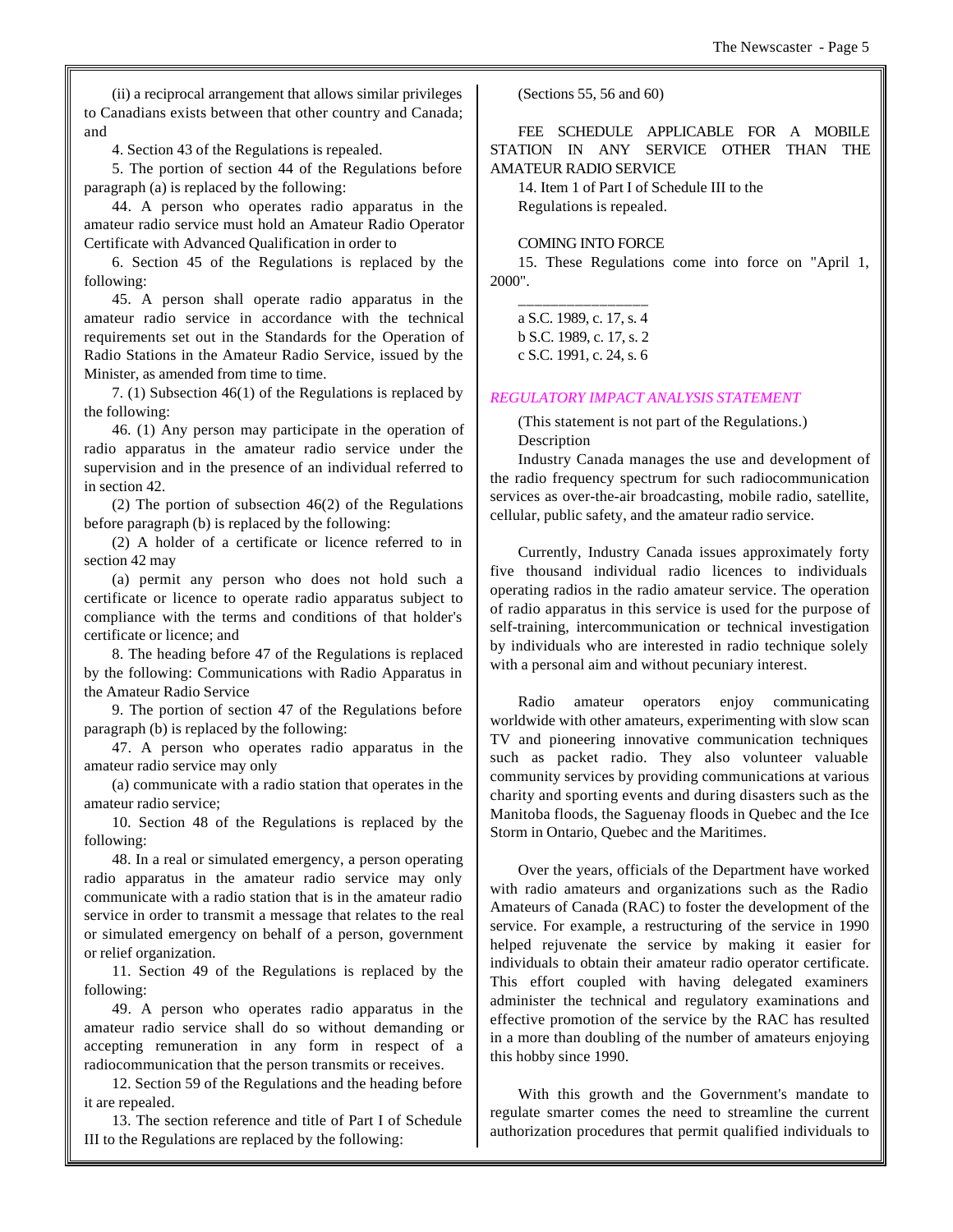operate in the amateur radio service. Essentially, this can be accomplished by removing the requirements to hold both a radio operator's certificate and a radio licence.

These amendments to the Radiocommunication Regulations waive the requirement for obtaining a radio licence, in the amateur radio service, in order to operate radio apparatus in a mobile or fixed station provided that the apparatus complies with the following exemption criteria:

(i) the operator restricts the operation of the radio apparatus to the amateur radio service;

(ii) the operator is certified or holds an appropriate authorization; and

(iii) the operator of the radio apparatus complies with certain technical requirements referred to in the regulations.

These criteria are based upon sound spectrum management principles. The exemption criteria also recognize that those responsible for the operation of amateur stations must pass technical and regulatory examinations before receiving their operator's certificate to operate either standard manufactured equipment or home built equipment.

By exempting the radio apparatus, this regulatory initiative also eliminates the radio station licence \$24 annual renewal fee and makes the Amateur Radio Operator Certificate the sole authorization document. The certificate will include the operator's assigned call sign in order to comply with domestic and international station identification requirements.

Under this initiative, the eligibility requirements to operate in the amateur radio service are not changed. Other than revoking a provision that limits the number of stations to three that an amateur may operate under a licence, the regulations concerning the operation of all radio apparatus in the amateur radio service are not substantively modified. The radio apparatus is subject to the applicable regulations and a person who operates radio apparatus in the amateur radio service must comply with the technical requirements specified by the regulations.

These technical requirements are set out in the document entitled Standards for the Operation of Radio Stations in the Amateur Radio Service, issued by the Minister. The common set of obligations in this document regarding the use of the frequency bands (depending on the operator qualifications), permitted power levels, and identifying the station by using the appropriate call sign are measures to ensure that amateur stations do not interfere with other radiocommunication services in Canada.

By eliminating the requirement for a radio licence, a radio amateur only needs an Amateur Radio Operator Certificate with Basic qualifications and a call sign to operate in the service. Amateur operators will require Advance qualifications to build their own equipment, or install repeater stations and amateur club stations. To ensure that there is a means to identify these stations, the Department will create a registry so clubs or other organizations may obtain call signs.

Delicensing rather than deregulation of the amateur radio service effectively removes the administrative burden created by issuing licences and paying radio licence fees. It also improves the efficiency of the Department's spectrum management program without compromising the regulatory regime for the service. In short, the operators of these stations must continue to comply with the Radiocommunication Act and the regulations governing their use.

It is anticipated that these regulatory amendments will come into force April 1, 2000 to correspond with the expiry date of existing licences and the beginning of the next annual licence renewal.

## *Alternatives*

Three alternatives were considered: keeping the status quo, adopting a one time licensing regime and seeking partners to assume licensing responsibilities on behalf of the Department.

Continuing with the existing practice of requiring radio station applications and collecting fees from the majority of licensees in these services is no longer acceptable. The Department has determined that for certain radiocommunication services individual licences are not needed to manage the radio spectrum and control the use of the radio apparatus.

One time rather than annual licensing of amateur radio apparatus would still require significant program resources. This option does not significantly reduce the regulatory paper burden of administering and issuing individual licences because of the large number of individuals being attracted to the service.

In 1993 the Department launched a project to delegate administrative activities related to the amateur radio service to the Radio Amateurs of Canada (RAC) through an organization, the Amateur Radio Administrative Services Inc. (ARAS), which was at arm's length to the RAC. Despite the best efforts of the RAC and Industry Canada the project did not come to fruition because of the need for substantial start up funding and not being able to secure continued long term funding of ARAS's operation by allowing ARAS to retain a large portion of the radio licence fees. However, some of the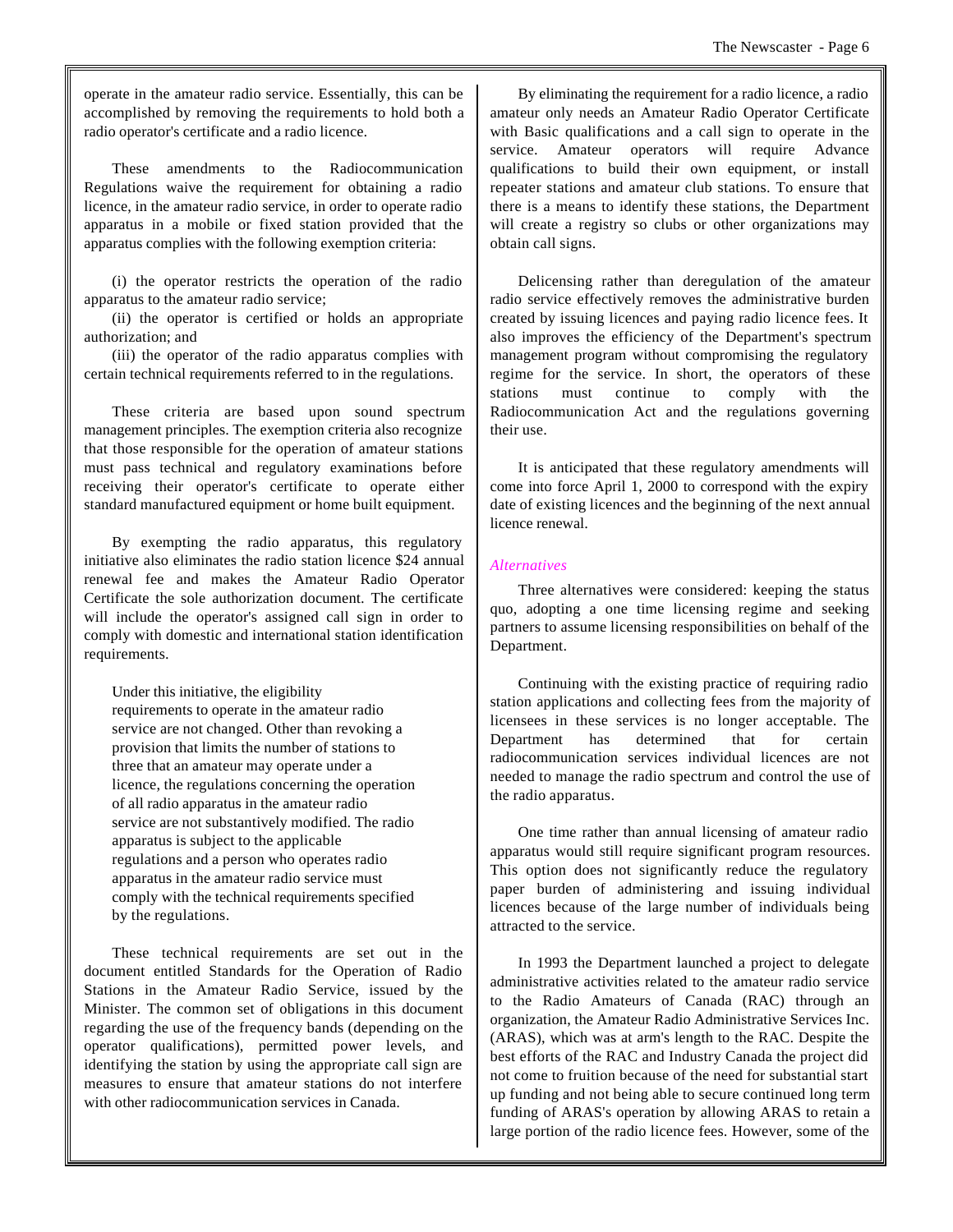work undertaken during this project is being applied in the administration of the amateur radio service.

## *Benefits and Costs*

Benefits - One of the principal goals of this initiative is to improve our services while reducing the costs of providing those services.

The major benefit to radio amateurs is improved service in terms of a significant streamlining of the process to obtain and maintain an authorization to operate in the amateur radio service. Operators of amateur radio stations that meet the exemption criteria will no longer need to obtain a radio licence or pay radio licence fees. This effectively eliminates the administrative burden surrounding the application for a radio licence, the yearly renewal of the radio licence and the annual \$24 licence fee. It also allows a radio amateur to maintain a call sign for a lifetime whereas in the past this was contingent on the licence renewal.

This initiative also encourages new recruitment in the amateur radio service, leads to a more efficient regulatory framework, and harmonizes our authorization scheme with that of other administrations who issue only one authorization to radio amateurs.

The benefits to the Department include an important reduction in workload associated with the renewal exercise at headquarters and in district offices across the country as a result of eliminating numerous enquiries and requests from individual radio amateurs during the licence renewal period and throughout the year. The Department will be able to move the resources saved from these transactional activities to higher value spectrum management activities such as enforcement.

Savings associated with the initiative include more than \$75,000 yearly for printing and mailing licence renewal and radio licences, and for processing licence fee payments.

This initiative recognizes the work of amateur radio volunteer examiners - a program implemented across Canada to administer radio amateur certification exams to over 3,000 candidates per year.

No adverse impact upon the spectrum is anticipated.

Costs - This initiative will result in the elimination of 45,000 licensing accounts for the amateur radio service and will not yield any increase in cost.

#### *Consultations*

Consultations with the amateur community and other stakeholders have been favourable during Industry Canada's

review of the licensing policy for the amateur radio service. The Department engaged the amateur community by

- a survey on delicensing the service,

- an article published in the radio amateur magazine explaining the proposal,

- nationwide presentations of the broad concepts of the proposal to numerous amateur radio clubs,

- a departmental Internet site

(http://strategis.icgc.ca/spectrum) where readers could leave comments regarding the notice, discussion paper, frequently asked questions and answers,

- establishing, in June 1999, the Amateur Radio Service Centre in Ottawa to carry out all amateur activities such as processing applications and issuing amateur radio operator certificates, and

- meetings with the RAC executive to review the proposal.

Open and frank discussions brought forth some negative and cautionary responses in light of the termination of the ARAS project. However, other respondents wholly support the initiative and eagerly await further details and are amenable to paying a fee for added value services. The consultations also provided an opportunity to identify and allay certain concerns.

 For example, the survey showed that confusion over the purpose and function of the radio licence and the operator certificate exists. The presentations were structured and refined to address this point and emphasize that delicensing is not deregulation of the service.

Other concerns that were expressed and addressed throughout the consultation varied from broad questions such as "What impact will this initiative have on the Amateur Radio Service?" to specific questions such as "What call sign do I use with my station?". These and other questions are addressed in the discussion paper and on the Internet site.

Twenty four submissions were received with respect to the discussion paper entitled Streamlining the Authorization Process for the Amateur Radi o Service that was released in May 1999. Most of the responses from individual amateurs, amateur clubs and organizations such as the Canadian Institute of the Blind applaud and fully support the Department's efforts to streamline the amateur service and suggested improvements for its implementation. The Radio Amateurs of Canada (RAC) also endorsed the proposal as presented and recommended that radio amateurs report of address changes be made mandatory, the authorization be entitled: "Amateur Radio Operator's Certificate and Radio Licence" and that the Department publish a policy governing the assignment of call signs.

Mandatory reporting of an address change has been included as a term of the operator certificate. Industry Canada has finalized a policy go verning the assignment of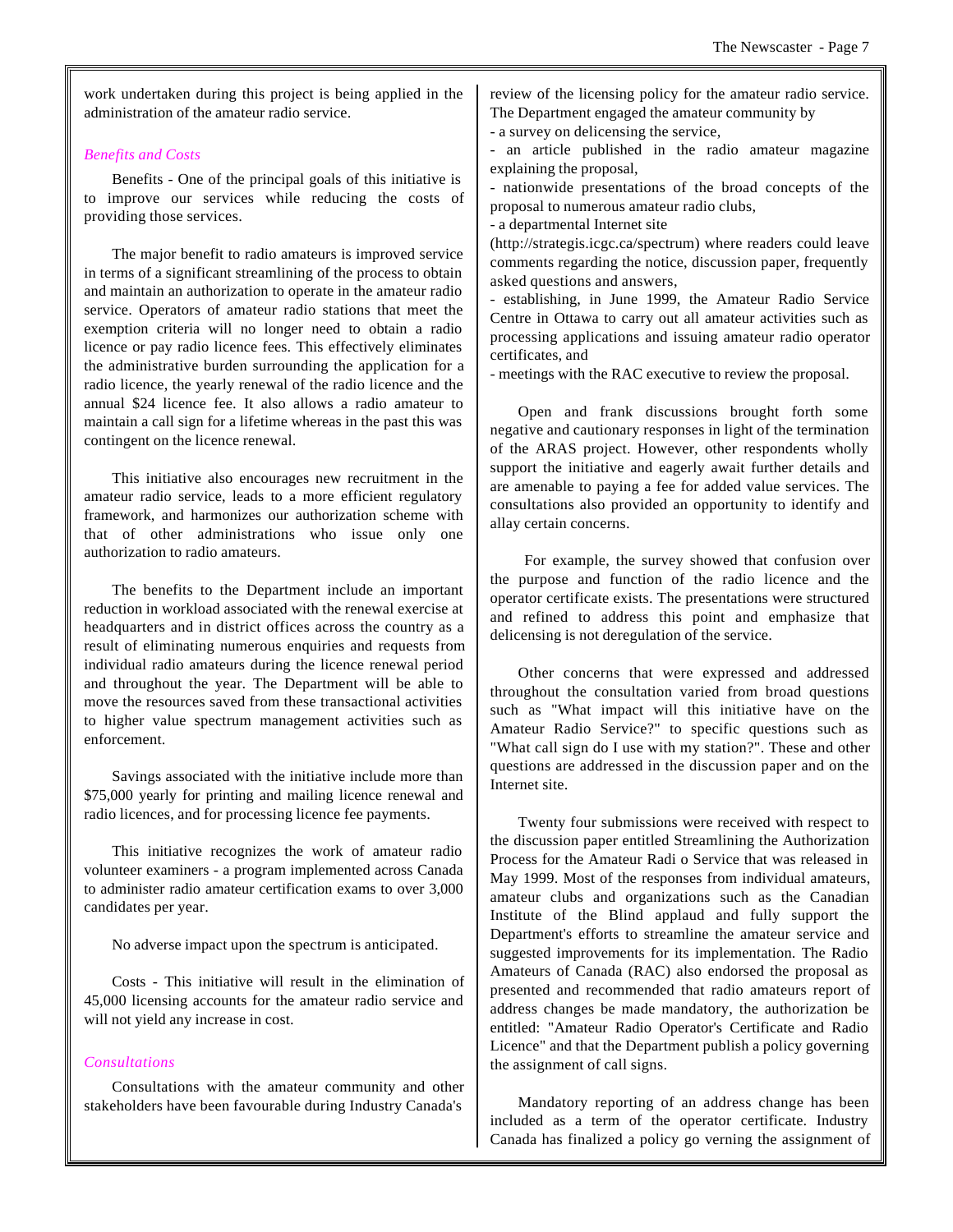call signs which incorporates the recommendations in the report of the joint Industry Canada - RAC Call Sign Working Group. Exempting amateur radio apparatus from licensing precludes calling the new radio authorization, which is primarily an operator's certificate, a radio licence. A radio amateur operator may install and operate an amateur station by complying with the terms and conditions of the exemption set out in the Regulations.

In short, the Department has made a concerted effort to keep interested parties informed and allayed concerns raised by the amateur community early in the development of this initiative. It is anticipated that existing licensees will have an opportunity to benefit from this initiative beginning April 1, 2000.

## *Compliance and Enforcement*

The Department will continue to support the Radio Amateurs of Canada and the amateur community efforts to promote the development of this service. Operator certification, the use of standard radio equipment for amateur operator with basic qualifications, and technical training available within the amateur community are measures that help regulate this service.

Although an operator's radio apparatus in the amateur radio service is exempt from radio licensing requirements, the operator of the apparatus is still subject to the Radiocommunication Act and the Radiocommunication Regulations made thereunder. Regulatory sanctions, such as tickets, issued under the Contraventions Act, where



## **The Winnipeg Amateur Radio Club Semi - Annual Flea Market**

Sunday April 16th.

Heritage Victoria Community Club 950 Sturgeon Road Between Ness & Silver

Admission is \$1.00 Doors open at 10:00 a.m. For table rentals contact Ruth, VE4XYL at 837-6915 or mail to VE4WSC, 598 St. Mary's Road R2M 3L5 appropriate, will also ensure the orderly management of the radio frequency spectrum for the amateur radio service.

#### *Contact*

Mr. Darius Breau, Manager, Spectrum Management Operations Directorate, Radiocommunication and Broadcasting Regulatory Branch, Industry Canada, 300 Slater Street, Ottawa, Ontario, K1A 0C8

tel.: (613) 990-4736; Fax: (613) 952-9871;

Internet: breau.darius@ic.gc.ca **MILLENIUM MARATHON Kay VE4YF and Ralph VE4RY**

It is a new millennium and with it come some significant changes. At the first technical committee meeting we were surprised to find out that the GoldWing motorcyclists have withdrawn their support.

Things are really happening with the technical side of the race. The Manitoba Marathon has ' become big time ' with an all new high-tec system for timing each runner in the marathon, half marathon and relay events. Only major races, such as the Boston Marathon, use this system of electronic chip ID tags that are read with sensors at the start and finish lines.

Speaking of Boston, our own Manitoba Marathon's doctor, Ed Pilat, has been invited to Boston, where he will be working at their finish line. He should come back with quite a few stories and ideas.

So now comes the time that we start asking for volunteers. The race takes up only a few hours of your time on Father's Day, Sunday, June 18th. No previous experience required!

Think about it and if you are interested please get in touch with either of us. Hope to hear from you!

## **Contest Calendar**

## *April*

| 01-02   | 1300-1300 | <b>CW/SSB YLRC Elettra Marconi</b>     |
|---------|-----------|----------------------------------------|
| $01-02$ | 1500-1500 | <b>CW/SSB SP DX Contest</b>            |
| $01-02$ | 1600-1600 | <b>RTTY EA RTTY Contest</b>            |
| 06-08   | 1400-0200 | CW DX YL to NA YL Contest              |
| 07-09   | 2300-2300 | CW Japan Int'l DX, High Bands          |
| 08-09   | 1800-1800 | CW/SSB King of Spain Contest           |
| 08-09   | Periods   | CW DIG QSO Party                       |
| 09      | 0700-1100 | <b>CW UBA Spring Contest</b>           |
| 15      | 0000-2400 | <b>CW/SSB Australian Post Code Con</b> |
| 15      | 0500-0859 | CW/SSB ES Open Championship            |
| 15-17   | 2 periods | CW/SSB Michigan QSO Party              |
| $15-16$ | 1200-1200 | <b>CW/SSB YU DX Contest</b>            |
|         |           |                                        |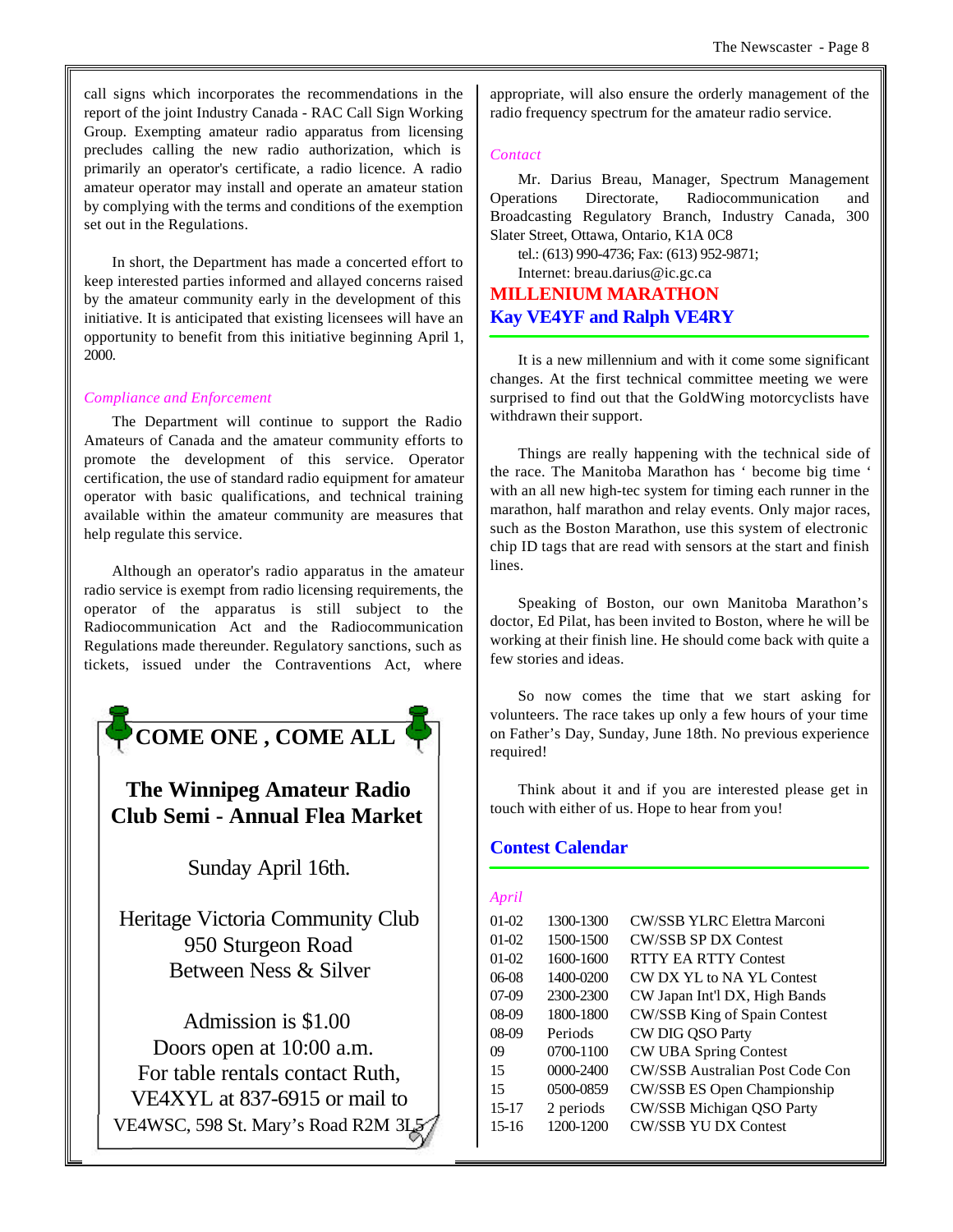| $15-16$                                         | Periods   | <b>AMTOR SARTG WW Amtor</b>       |  |  |
|-------------------------------------------------|-----------|-----------------------------------|--|--|
| 15                                              | 1500-1859 | <b>SSB EU SPRINT Spring</b>       |  |  |
| $15-16$                                         | 1800-1800 | <b>CW/SSB Holyland DX Contest</b> |  |  |
| $20 - 22$                                       | 1400-0200 | SSB DX YL to NA YL Contest        |  |  |
| $21 - 22$                                       | 2200-0200 | CW Good Friday CW Sprint          |  |  |
| $22 - 23$                                       | 1200-1200 | RTTY SP DX RTTY Contest           |  |  |
| 22                                              | 1600-2400 | CW QRP to the Field               |  |  |
| 24                                              | 1500-2000 | CW Low Power Spring Sprint        |  |  |
| 29-30                                           | 1300-1300 | <b>SSB/CW Helvetia Contest</b>    |  |  |
| 29-30                                           | 2 periods | <b>SSB/CW Florida QSO Party</b>   |  |  |
| 29-30                                           | 1700-1659 | CW/SSB Nebraska QSO Party         |  |  |
| $29-30$                                         | 1800-1800 | <b>SSB/CW Ontario QSO Party</b>   |  |  |
| <b>Adventures for the New and Beginning Ham</b> |           |                                   |  |  |
| <b>By Phillip Boucher, VE3BOC</b>               |           |                                   |  |  |

#### *extracted from TCA by Glen VE4GWN*

Our new ham, VA3\*\*\*, Bob, has been listening to a few repeaters for a couple of days and has made note of the way the hams operated on them. He has written down all the things that seem to be common in the way they called, greeted each other, greeted new parties to the conversation, and conducted themselves. Bob is now a little surer on how to operate on the air He is sure that now he has everything he needs to know.

Well, like Dad trying to teach his daughter to drive, learning how to conduct oneself on the air by listening to hams is quite similar. You will learn how to operate the equipment but you will also learn the bad habits of the teacher I'm not saying that most hams don't operate properly on the air I'm saying that the more experienced most of us get, the sloppier we may become in our conduct. We get lazy and don't think of what we are really doing.

Bob keeps hearing the hams calling each other by their last two or three letters in their call sign. So Bob emulates that. "\*\*\* listening" he will say. Or, "### this is \*\*\*" My call is VE3BOC. Once, and only once, I caught myself identifying as just BOO. But I have heard many Amateurs do this on a constant basis. For one thing, it is not legal. Your call sign is your full call and must be used. You can't abbreviate it, at any time, for any reason.

Secondly, there is more than one province (and now three territories) and there could be a BOC call sign in each area. Where would I be from? And another thing about call signs. They should always be expressed phonetically and clearly. How many times have you heard someone say, "V... K, VE2.". They say their calls so fast that you can't make out the call. Why? Amateur Old-timers Disease! AOD affects us long-time hams. We get complacent. We get in a rut. We forget and we get sloppy. So those new Amateurs learn these bad habits.

Now Bob (and us) has learned that saying our call - or even anything else we say over the air - should be done in a slower, more emphatic way so those listening can understand what the heck we are saying. Also that we should always, always, use our full call sign. Be proud of it. Make sure everyone hears it.

Bob also learned when he had to say his call sign over the air He knows that it is at the beginning and end of every contact. He has heard the hams on the air do it this way. However, there is more to it than just that. The hams that Bob listened to did not Identify themselves every half-hour as they are legally required to do - another "sloppy" operating practice.

We now observe Bob as he OSY's (moves to another frequency) around the band and tries to find some other repeaters. He keys up (presses the PTT [push-to-talk button] on his radio) to see if an active repeater is on the frequency. When he hears nothing back, he goes to the next frequency and does the same thing, continuing on until he finally hits a repeater Bob has committed an ART (not the creative noun but the Amateur Radio Taboo). He is "kerchunking". This is caused by the quick keying of the radio to access the repeater. No call, no modulation, just, "kerchunk", "kerchunk". Other than a good hum from your 1 2v power supply, this is probably the most annoying thing any ham can listen to. Not only is it a pain in the pants (family mag, you know), but it is also illegal. You have to identify when you transmit. So don't kerchunk. If you need to see if a frequency has a repeater on it, then do this:

Listen to the frequency for a while

Get a repeater directory!

In lieu of a repeater directory, look on the Internet for.. .yep, a repeater directory.

This corrected practice has now endeared Bob to his fellow hams.

Already, Bob has corrected a few of the bad operating habits he has picked up from listening to and talking with other hams. Bob can sure talk. He could talk the ears off a bat, the microphone off a tape recorder, and the line off a telephone! He can talk, talk, talk, talk, talk. In fact Bob talks so much and for so long that he keep timing out the repeater! "Hey, the repeater's back on, Bob must have stopped talking." Another bad habit. There's nothing wrong with talking on the radio; hey that's the major activity of our hobby. However, there is talking, and there is being very long-winded. Don't ramble on when on the air. The purpose of radio is to convey as much information in as little time as possible (the reason for Q codes, 10-codes, colour codes, etc.). Yes, we in our hobby stretch this out a bit but remember that brevity is better than bority (a "boring monologue". I made it up, yes). And while on the subject of long-windedness, Bob's soliloquies never gave any other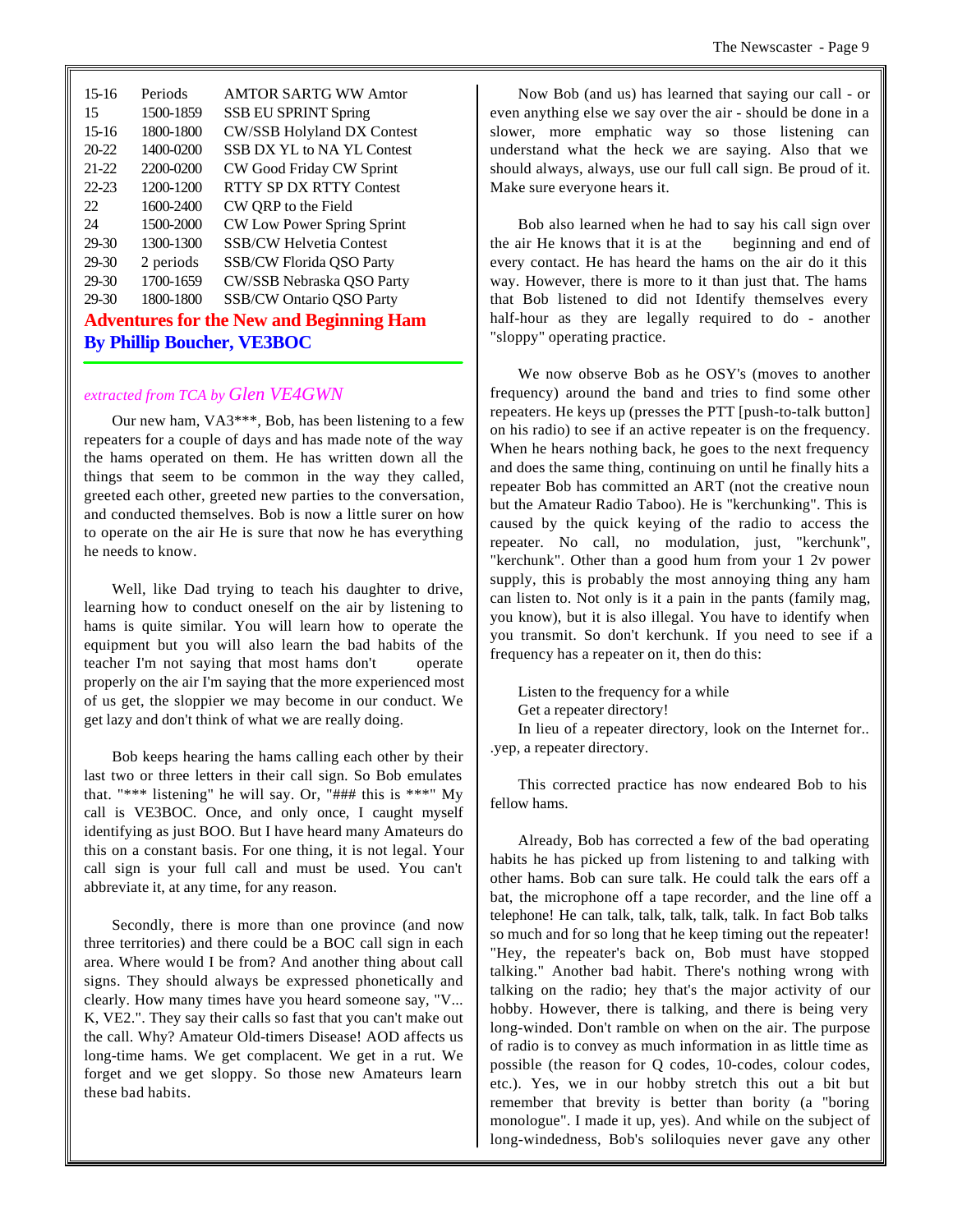ham a chance to join the conversation. Who knows if anyone had an emergency transmission to make? Besides being brief in your chats, it is also a very good idea to not key up right away when the party you are in contact with unkeys. Wait a few seconds to let another Amateur join the contact or make an emergency call. Seems like Bob, and the rest of us as well, have learned how to correct quite a lot of operating boo-boo's in this column. Now we just have to practice them.

E-Mail: ve3boc@rac.ca Website:Www.skyfoot-technical.nu

## **NEW MEXICO HAMS STAY ON AIR AS MOST OF STATE GOES DARK**

New Mexico suffered what could be the largest power loss in the state's history March 18. Amateur Radio operators stood by to fill the communication gap as the outage that resulted from a grass fire left thousands without power.

"We had done our Y2K exercises well, and it paid off," said New Mexico ARRL Section Manager Joe Knight, W5PDY. Knight says smoke from a large grass fire caused the large insulators on a major power line to arc, shutting down the line. Three major power lines from the Public Service Company of New Mexico's Four-Corners Power Plant followed suit. The outage subsequently took out a major power generating unit. "In a domino effect, most of the state of New Mexico, a small part of southern Colorado and part of El Paso, Texas, were out," Knight explained. Thanks to emergency power, hams and repeaters remained operational. "Needless to say, there were no cell phones, and the 911 system was jammed," Knight said. ARES/RACES was activated and in full operation through both local and linked repeaters throughout the state. "Operators were cautioned to transmit only for emergency traffic in order to conserve our battery power on the linked repeater system. Since the shopping malls, grocery stores, restaurants, filling stations and traffic lights were down, it made for a real Y2K emergency."

## *Parkside Appliance & Electronics*



**Sales & Service of Computers & Software Home repairs offered**

**John, VE4JNF**

**386 Belvidere Street 885-9278 www.escape.ca/~ve4jnf ve4jnf@escape.ca**

Knight says the linked system was able to help keep the public up to date on what was happening. In addition, 21 battery-powered HF stations checked into the New Mexico Roadrunner Traffic Net and were on standby until the power was restored to most of the state. Two broadcast radio stations, KOB AM and KDEF AM, were on the air using emergency power generators. Knight said the New Mexico State Emergency Operations Center and the Albuquerque EOC also were on line using emergency power.

"There were several traffic accidents and a few burglaries, but the hospitals all operated on emergency power," Knight reported. Approximately 1.3 million people were without power for about three or four hours following the outage, which began around 4:30 PM Mountain Time.

In Las Cruces, officials had to halt the state's high school basketball playoffs when the power went out in the arena.

"It was certainly a wakeup call for amateurs in the affected areas," said Knight.

## **Hints & Kinks de Ralph, VE4RY**

It's true! A doubling of RF power equals an increase of 3 dB. Consider a 50-watt transmitter, whose signal is reaching the distant receiving station at say, S5. As a demonstration, let's now double the transmit power to 100 watts, then 200 watts, then 400 watts...and finally 800 watts.

Kink: Since receivers are calibrated for 6dB per S-unit, it can be seen that at 800 watts from the transmitter, the receiver's S-reading in this typical case would only go up from S5 to S7. Two measly S-units!

Hint: A clear crisp signal at S5 is much easier to copy than a muffled or distorted S7signal. So, if you've got this nagging feeling that you're a bit feeble when it comes to "getting out", it may be prudent to find a microphone that suits your voice, rather than spending big bucks on a kilowatt linear.

I once worked a guy with terrific transmit audio on HF SSB. I had to know what kind of mike he was using, and I asked if it was a Heil, or possibly some expensive Shure studio mike? His reply: "Just a stock Radio Shack CB mike!" That was educational, if not a bit embarrassing. Hey, it sure suited his voice!

Remember: a 5x1 signal report is much more complimentary than a 1x9!

## **RADIOGRAM FROM THE PRESIDENT: by Darcy, VE4DDW**

No article received at the time of producing the newsletter.

I know Darcy would have wanted anyone who is buying jackets to show up with money in hand before the meeting starts to pick up and pay for your jacket. So make sure you attend. The topic for next months meeting is not known yet.